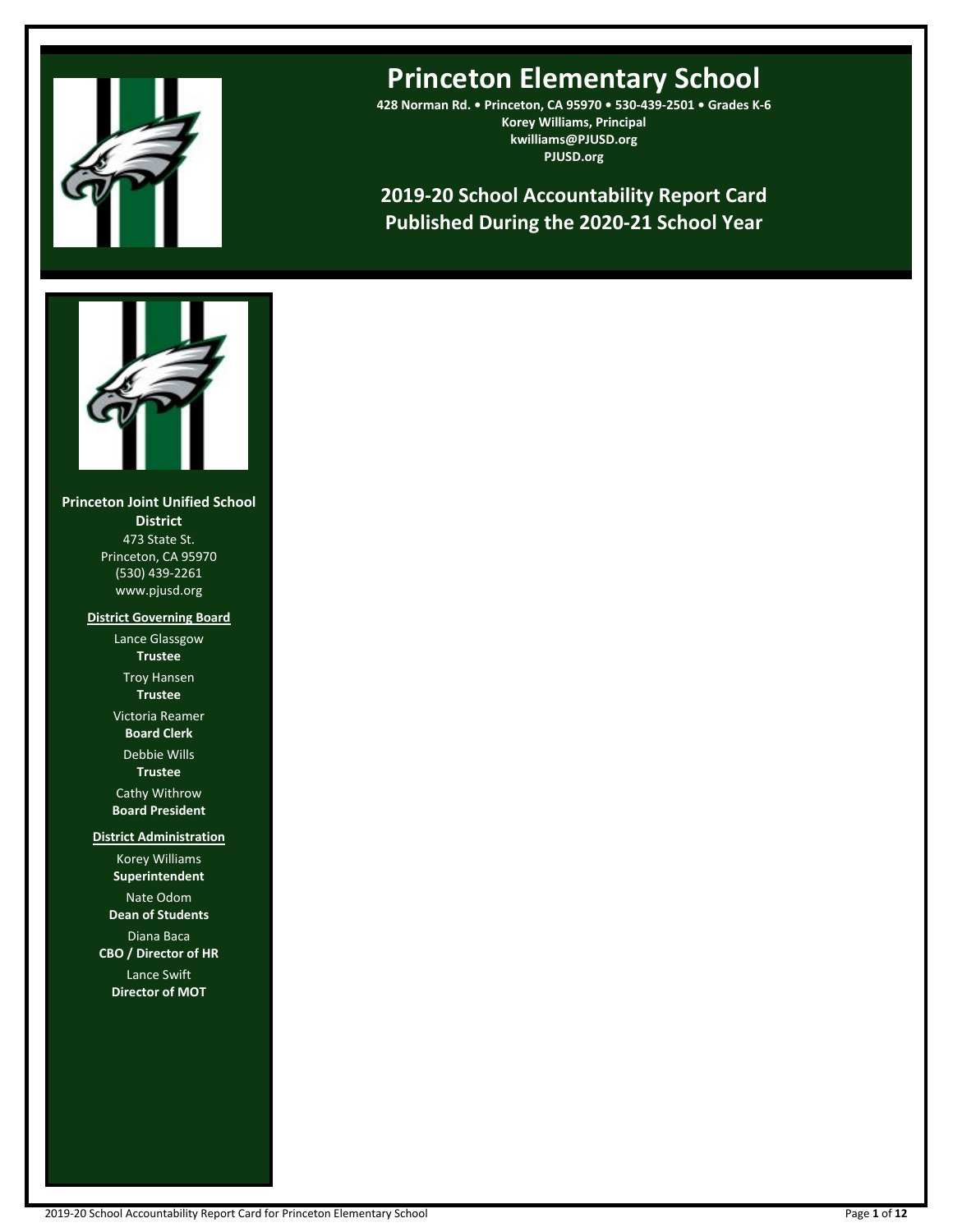# **School Description**

Princeton Joint Unified School District is located in the rural farming community of Princeton, California and has two schools: Princeton Elementary School (K-6) and Princeton Junior Senior High School (7-12), totaling enrollment of about 150 students. The town of Princeton is situated on the Colusa and Glenn County line, on Highway 45, adjacent to the Sacramento River. The Glenn County Office of Education has oversight of the Princeton Joint Unified School District.

Our schools offer excellent educational opportunities for our students. Both of our schools enjoy very low student to teacher ratios, typically around 15 students per class. Our small school and class sizes make it easier for students to enjoy closer relationships with teachers and staff and for teachers to provide students with greater individualized attention. Our schools are also very safe; we have few discipline issues and remain almost completely free of the gang problems experienced in some other districts.

Our K-6 courses are standards-based and academically rigorous. English learners are offered English Language Development courses at both sites, and our district consistently does an excellent job of helping our English learners become proficient in English.

A significant number of Princeton'sstudents have chosen to transfer from their district of residence and attend Princeton as inter district transfer students. We welcome inter district transfers and have seen very positive results for many of our transfer students. If you should have interest in your students becoming Princeton Eagles, please contact our school offices.

Mission Statement

To provide our students with the academic, social and emotional skills needed of pre-adolescent children so that they may be better prepared to meet the challenges of middle school, high school and beyond.

# **About the SARC**

By February 1 of each year, every school in California is required by state law to publish a School Accountability Report Card (SARC). The SARC contains information about the condition and performance of each California public school. Under the Local Control Funding Formula (LCFF) all local educational agencies(LEAs) are required to prepare a Local Control and Accountability Plan (LCAP), which describes how they intend to meet annual school-specific goals for all pupils, with specific activities to address state and local priorities. Additionally, data reported in an LCAP is to be consistent with data reported in the SARC.

- For more information about SARC requirements and access to prior year reports, see the California Department of Education (CDE) SARC web page at [https://www.cde.ca.gov/ta/ac/sa/.](https://www.cde.ca.gov/ta/ac/sa/)
- For more information about the LCFF or the LCAP, see the CDE LCFF webpage at [https://www.cde.ca.gov/fg/aa/lc/.](https://www.cde.ca.gov/fg/aa/lc/)
- For additional information about the school, parents/guardians and community members should contact the school principal or the district office.

#### **2019-20 Student Enrollment by Grade Level**

| <b>Grade Level</b>      | <b>Number of Students</b> |  |  |
|-------------------------|---------------------------|--|--|
| Kindergarten            | 9                         |  |  |
| Grade 1                 |                           |  |  |
| <b>Grade 2</b>          | 11                        |  |  |
| Grade 3                 | 10                        |  |  |
| Grade 4                 | 4                         |  |  |
| Grade 5                 | 6                         |  |  |
| Grade 6                 | 14                        |  |  |
| <b>Total Enrollment</b> | 61                        |  |  |

#### **2019-20 Student Enrollment by Group**

| Group                                  | <b>Percent of Total Enrollment</b> |
|----------------------------------------|------------------------------------|
| American Indian or Alaska Native       | 1.6                                |
| <b>Hispanic or Latino</b>              | 49.2                               |
| White                                  | 47.5                               |
| <b>Two or More Races</b>               | 1.6                                |
| <b>Socioeconomically Disadvantaged</b> | 75.4                               |
| <b>English Learners</b>                | 27.9                               |
| <b>Students with Disabilities</b>      | 18                                 |

## **A. Conditions of Learning**

#### **State Priority: Basic**

The SARC provides the following information relevant to the State priority: Basic (Priority 1):

- Degree to which teachers are appropriately assigned and fully credentialed in the subject area and for the pupils they are teaching;
- Pupils have access to standards-aligned instructional materials; and
- School facilities are maintained in good repair

| <b>Teacher Credentials for Princeton Elementary</b> | 18-19 19-20 | $20-21$ |
|-----------------------------------------------------|-------------|---------|
| <b>With Full Credential</b>                         |             |         |
| <b>IWithout Full Credential</b>                     |             |         |
| Teaching Outside Subject Area of Competence         |             |         |

| Teacher Credentials for Princeton Joint Unified 18-19 19-20 20-21 |  |  |
|-------------------------------------------------------------------|--|--|
| With Full Credential                                              |  |  |
| <b>IWithout Full Credential</b>                                   |  |  |
| Teaching Outside Subject Area of Competence                       |  |  |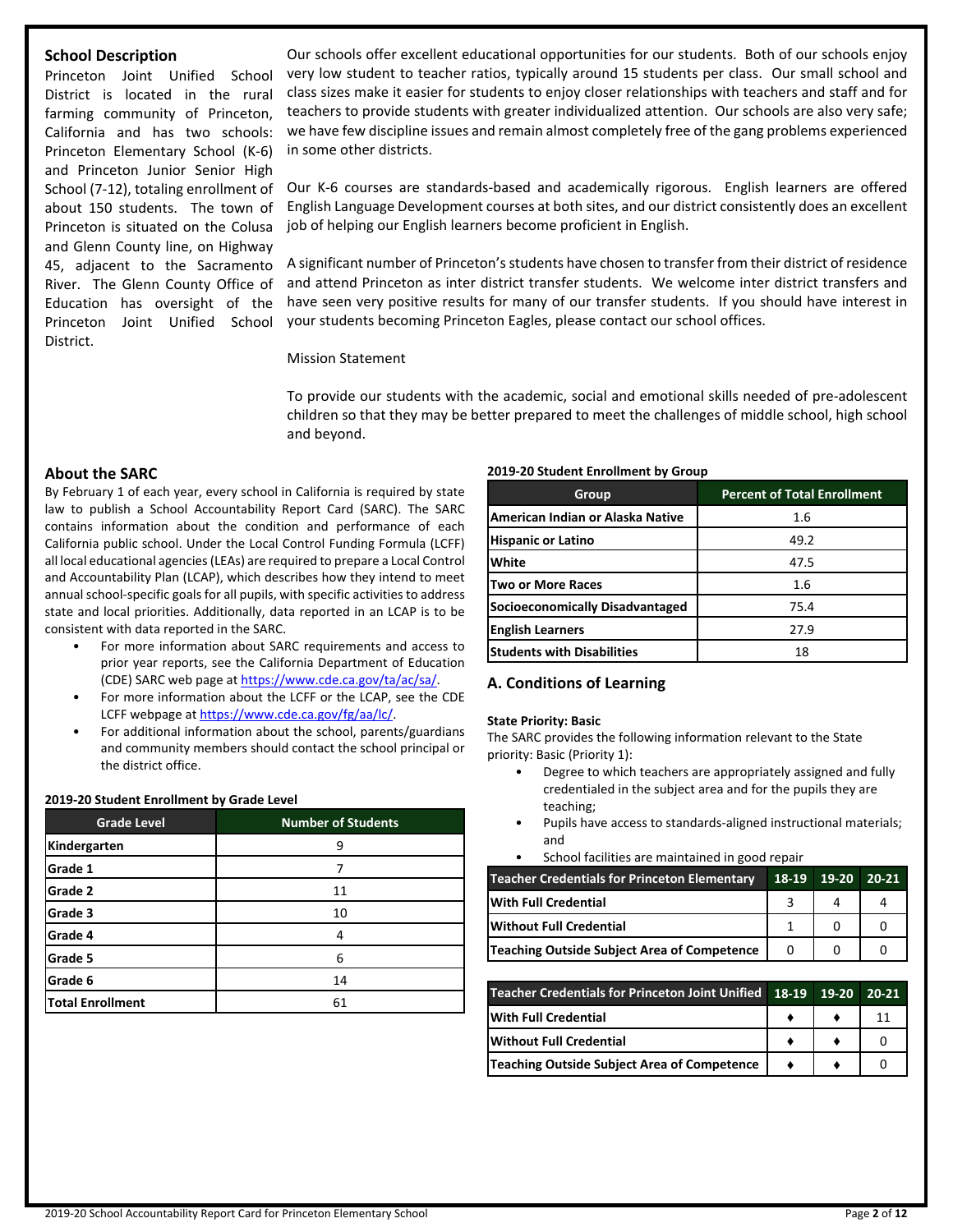**Teacher Misassignments and Vacant Teacher Positions at Princeton Elementary School**

| Indicator                            | 18-19 | 19-20 | $20 - 21$ |
|--------------------------------------|-------|-------|-----------|
| <b>Teachers of English Learners</b>  |       |       |           |
| <b>Total Teacher Misassignments*</b> |       |       |           |
| <b>Vacant Teacher Positions</b>      |       |       |           |

Note: "Misassignments" refers to the number of positions filled by teachers who lack legal authorization to teach that grade level, subject area, student group, etc. \*Total Teacher Misassignments includes the number of Misassignments of Teachers of English Learners.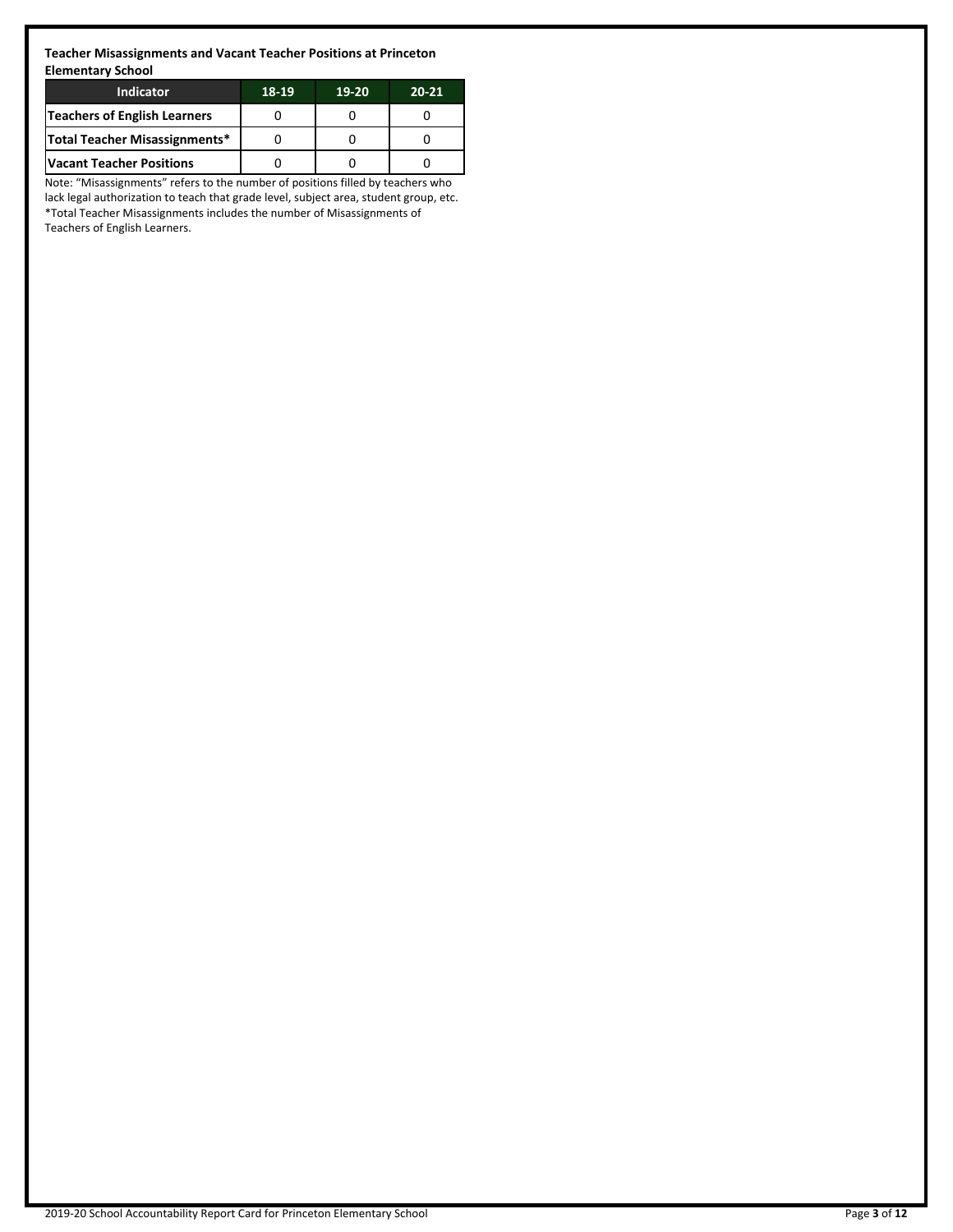## **Textbooks and Instructional Materials**

**Year and month in which data were collected: December, 2020**

| <b>Core Curriculum Area</b>         | Textbooks and Instructional Materials/Year of Adoption                                                                                                                          |           |  |  |  |
|-------------------------------------|---------------------------------------------------------------------------------------------------------------------------------------------------------------------------------|-----------|--|--|--|
| <b>Reading/Language Arts</b>        | Benchmark Advance<br>The textbooks listed are from most recent adoption:<br>Percent of students lacking their own assigned textbook:                                            | Yes<br>0% |  |  |  |
| <b>IMathematics</b>                 | Engage New York K-5 / CPM grade 6<br>The textbooks listed are from most recent adoption:<br>Percent of students lacking their own assigned textbook:                            | No.<br>0% |  |  |  |
| <b>Science</b>                      | Wonders California Content Reader-Science, teacher generated<br>The textbooks listed are from most recent adoption:<br>Percent of students lacking their own assigned textbook: | No.<br>0% |  |  |  |
| History-Social Science              | Reflections - California Edition K-6<br>The textbooks listed are from most recent adoption:<br>Percent of students lacking their own assigned textbook: 0%                      | No        |  |  |  |
| Foreign Language                    | N/A<br>Percent of students lacking their own assigned textbook: 0%                                                                                                              |           |  |  |  |
| <b>Health</b>                       | Wonders California Reader<br>The textbooks listed are from most recent adoption:<br>Percent of students lacking their own assigned textbook: 0%                                 | No        |  |  |  |
| <b>Visual and Performing Arts</b>   | N/A<br>Percent of students lacking their own assigned textbook: 0%                                                                                                              |           |  |  |  |
| <b>Science Laboratory Equipment</b> | N/A<br>Percent of students lacking their own assigned textbook: 0%                                                                                                              |           |  |  |  |

Note: Cells with N/A values do not require data.

## **School Facility Conditions and Planned Improvements (Most Recent Year)**

The District takes great efforts to ensure that all schools are clean, safe, and functional through proper facilities maintenance and campus supervision. Ongoing maintenance and campus improvements ensure facilities remain up to date and provide adequate space for students and staff. District maintenance and site custodial staff ensures that the repairs necessary to keep the school in good condition are completed in a timely manner. A work order process is used by school and district staff to communicate non-routine maintenance requests. Every morning before school begins the custodian inspects facilities for safety hazards or other conditions that need attention prior to students and staff entering school grounds. One custodian is assigned to Princeton Elementary.

The custodians are responsible for: Groundskeeping Restrooms Cafeteria Cleanup/Setup Office Area Cleaning

Restrooms are checked throughout the day for cleanliness and subsequently cleaned as needed. The Director of Maintenance and Operations communicates daily with the Superintendent and custodial staff concerning maintenance and school safety issues.

The district Director of Maintenance & Operations does an annual inspection of all sites in accordance with Education Code §17592.72(c) (1). The inspection tool is on file and available for review at the district office.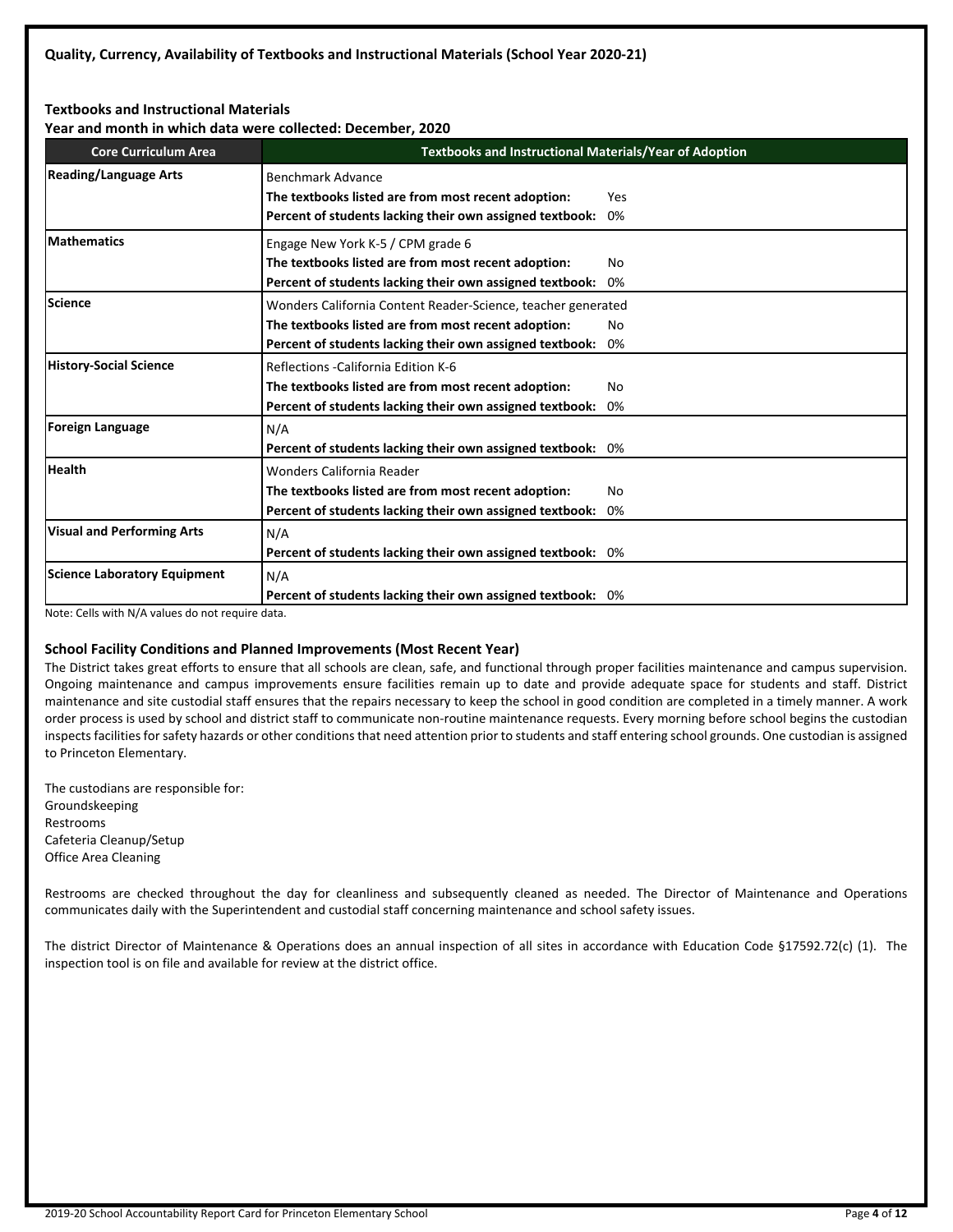# **School Facility Good Repair Status (Most Recent Year)**

Using the **most recently collected** FIT data (or equivalent), provide the following:

- Determination of repair status for systems listed
- Description of any needed maintenance to ensure good repair
- The year and month in which the data were collected
- The rate for each system inspected
- The overall rating

# **Year and month in which data were collected: 01/07/2021**

| <b>System Inspected</b>                                                    | <b>Repair Status</b> | <b>Repair Needed and</b><br><b>Action Taken or Planned</b> |  |  |
|----------------------------------------------------------------------------|----------------------|------------------------------------------------------------|--|--|
| Systems:<br>Gas Leaks, Mechanical/HVAC, Sewer                              | Good                 |                                                            |  |  |
| Interior:<br>Interior Surfaces                                             | Good                 |                                                            |  |  |
| Cleanliness:<br>Overall Cleanliness, Pest/ Vermin Infestation              | Good                 |                                                            |  |  |
| Electrical:<br>Electrical                                                  | Good                 |                                                            |  |  |
| Restrooms/Fountains:<br>Restrooms, Sinks/ Fountains                        | Good                 |                                                            |  |  |
| Safety:<br>Fire Safety, Hazardous Materials                                | Good                 |                                                            |  |  |
| <b>Structural:</b><br>Structural Damage, Roofs                             | Good                 |                                                            |  |  |
| <b>IExternal:</b><br>Playground/School Grounds, Windows/Doors/Gates/Fences | Good                 |                                                            |  |  |
| <b>Overall Rating</b>                                                      | Good                 |                                                            |  |  |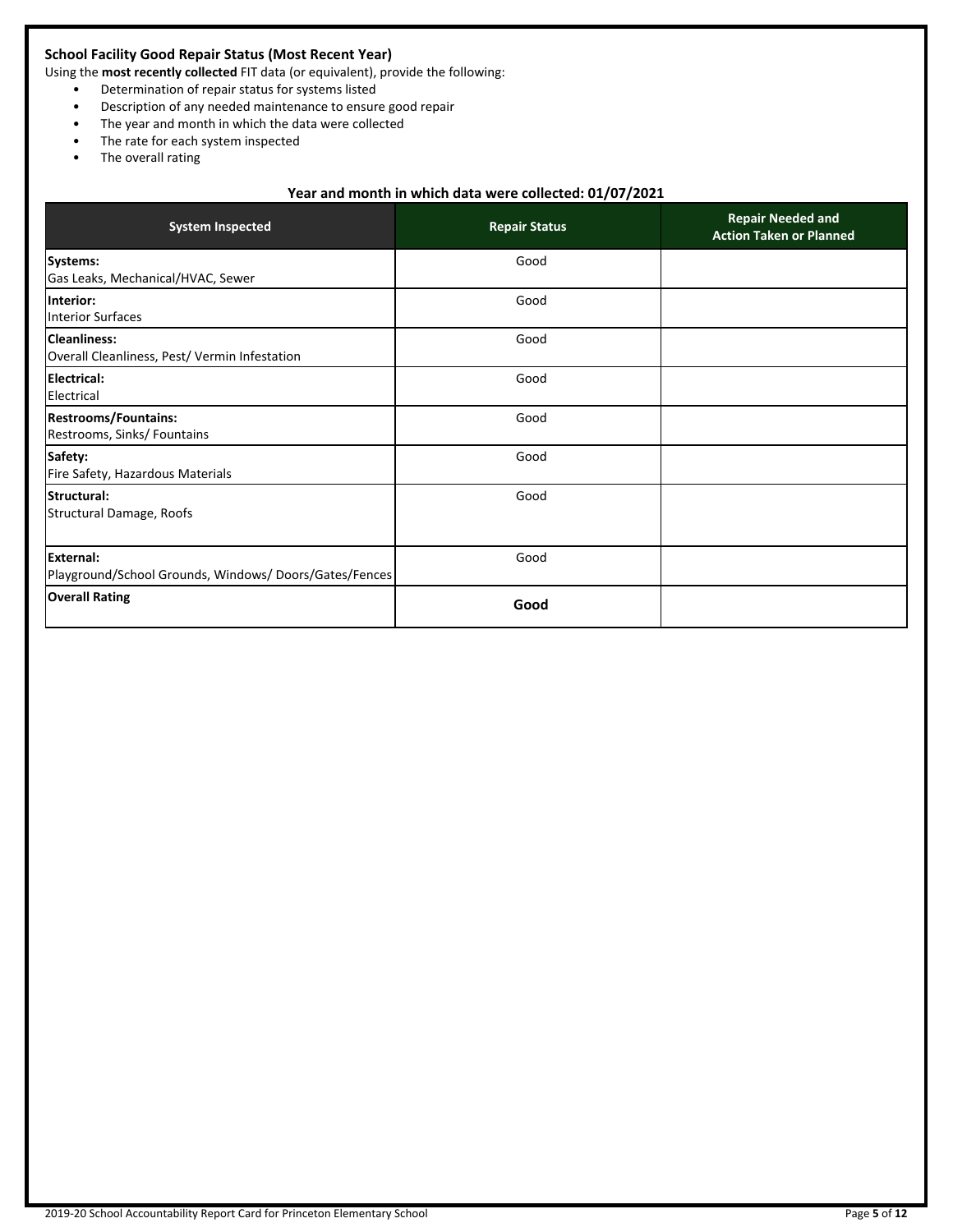# **B. Pupil Outcomes**

## **State Priority: Pupil Achievement**

The SARC provides the following information relevant to the State priority: Pupil Achievement (Priority 4):

- **Statewide assessments** (i.e., California Assessment of Student Performance and Progress [CAASPP] System, which includes the Smarter Balanced Summative Assessments for students in the general education population and the California Alternate Assessments [CAAs] for English language arts/literacy [ELA] and mathematics given in grades three through eight and grade eleven. Only eligible students may participate in the administration of the CAAs. CAAs items are aligned with alternate achievement standards, which are linked with the Common Core State Standards [CCSS] for students with the most significant cognitive disabilities); and
- The percentage of students who have successfully completed courses that satisfy the requirements for entrance to the University of California and the California State University, or career technical education sequences or programs of study.

**CAASPP Test Results in ELA and Mathematics for All Students Grades Three through Eight and Grade Eleven Percentage of Students Meeting or Exceeding the State Standard**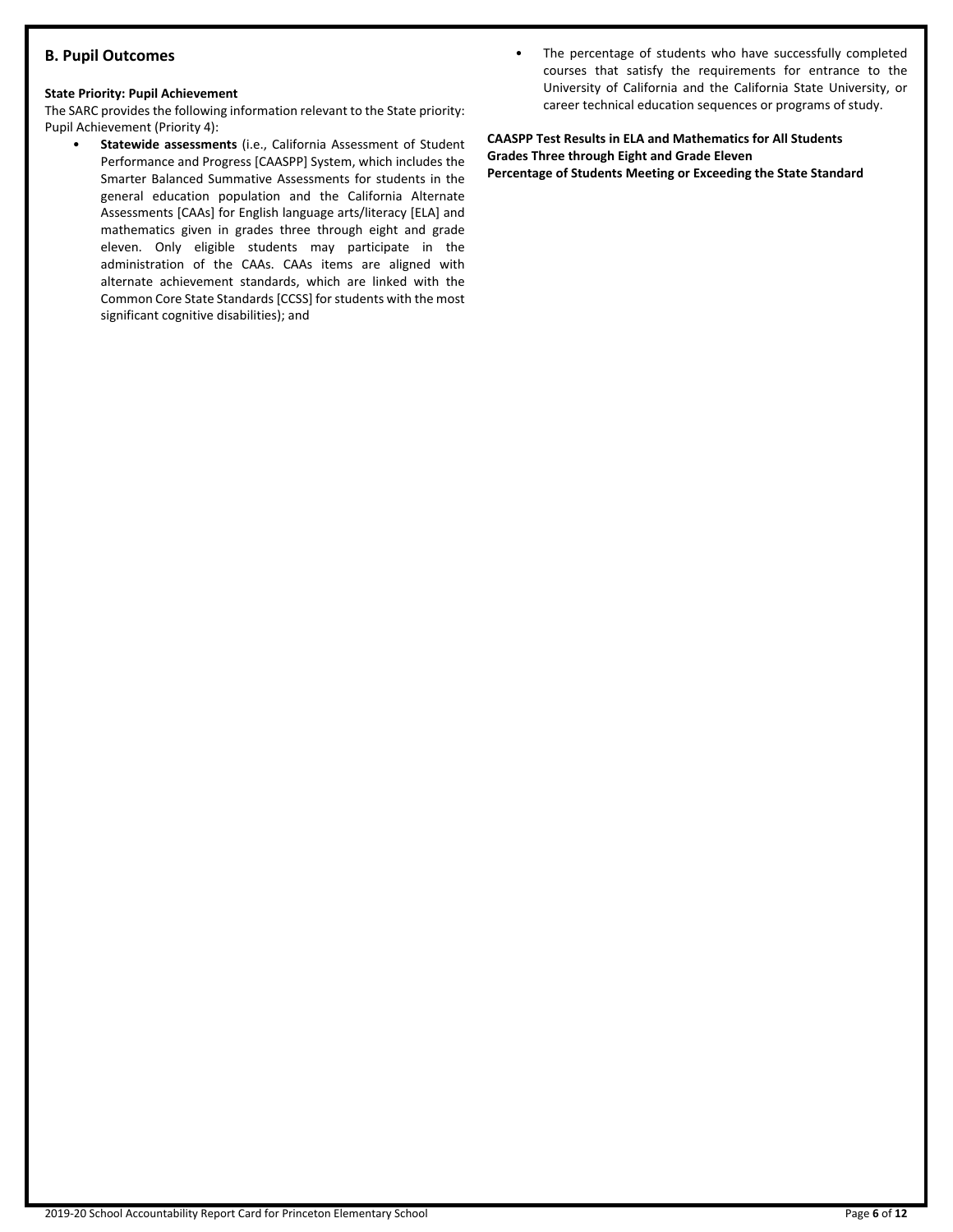| N/A<br>N/A<br>26<br>36<br>50<br>ELA         | N/A |
|---------------------------------------------|-----|
| N/A<br>N/A<br><b>Math</b><br>18<br>18<br>39 | N/A |

Note: Cells with N/A values do not require data.

Note: The 2019-2020 data are not available. Due to the COVID-19 pandemic, Executive Order N-30-20 was issued which waived the requirement for statewide testing for the 2019-2020 school year.

Note: Percentages are not calculated when the number of students tested is ten or less, either because the number of students in this category is too small for statistical accuracy or to protect student privacy.

Note: ELA and mathematics test results include the Smarter Balanced Summative Assessment and the CAA. The "Percent Met or Exceeded" is calculated by taking the total number of students who met or exceeded the standard on the Smarter Balanced Summative Assessment plus the total number of students who met the standard (i.e., achieved Level 3-Alternate) on the CAAs divided by the total number of students who participated in both assessments.

**CAASPP Test Results in Science for All Students Grades Five, Eight, and High School Percentage of Students Meeting or Exceeding the State Standard**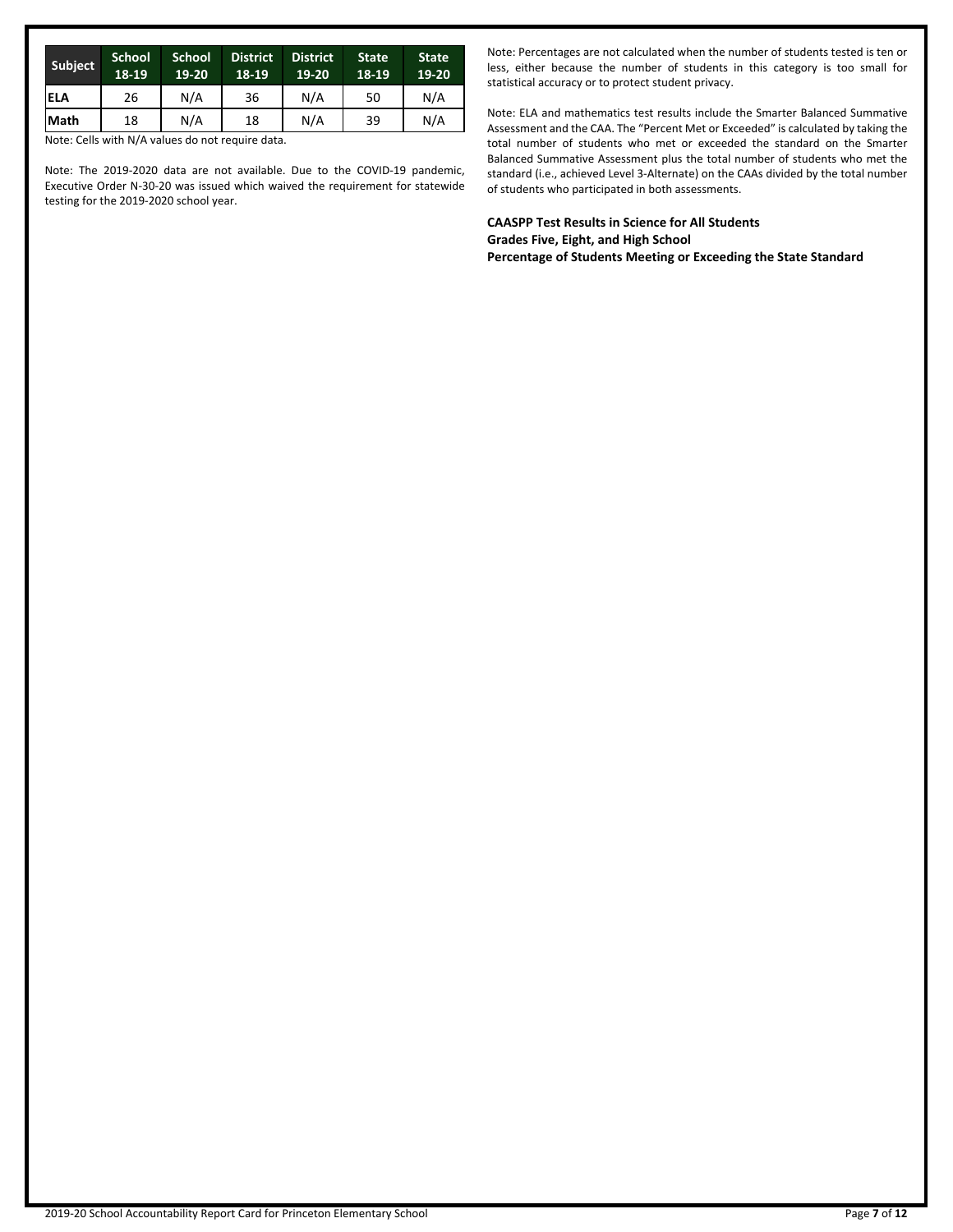| <b>Subject</b>       | School<br>18-19 | 19-20 | School District<br>18-19 | <b>District</b><br>$19-20$ | <b>State</b><br>18-19 | <b>State</b><br>19-20 |
|----------------------|-----------------|-------|--------------------------|----------------------------|-----------------------|-----------------------|
| Science <sub>1</sub> | 23              | N/A   | 26                       | N/A                        | 30                    | N/A                   |

Note: Cells with N/A values do not require data.

**CAASPP Test Results in Science by Student Group**

Note: The 2019-2020 data are not available. Due to the COVID-19 pandemic, Executive Order N-30-20 was issued which waived the requirement for statewide testing for the 2019-2020 school year.

Note: The new California Science Test (CAST) was first administered operationally in the 2018-2019 school year.

### **State Priority: Other Pupil Outcomes**

The SARC provides the following information relevant to the State priority: Other Pupil Outcomes (Priority 8):

• Pupil outcomes in the subject areas of physical education.

## **2019-20 Percent of Students Meeting Fitness Standards**

| Grade<br>Level | 4 of 6 | 5 of 6 | 6 of 6 |
|----------------|--------|--------|--------|
|                | N/A    | N/A    | N/A    |
|                | N/A    | N/A    | N/A    |
| 9              | N/A    | N/A    | N/A    |
|                |        |        |        |

Note: Cells with N/A values do not require data.

Note: The 2019–2020 data are not available. Due to the COVID-19 pandemic, Executive Order N-56-20 was issued which waived the requirement to administer the physical fitness performance test for the 2019–2020 school year.

# **Grades Three through Eight and Grade Eleven (School Year 2019-2020) Student Group Total Enrollment Number Tested Percent Tested Percent Not Tested Percent Met or Exceeded All Students** N/A N/A N/A N/A N/A **Male** N/A N/A N/A N/A N/A **Female** N/A N/A N/A N/A N/A **Black or African American** N/A N/A N/A N/A N/A **American Indian or Alaska Native** N/A N/A N/A N/A N/A **Asian** N/A N/A N/A N/A N/A **Filipino** N/A N/A N/A N/A N/A **Hispanic or Latino** N/A N/A N/A N/A N/A **Native Hawaiian or Pacific Islander** N/A N/A N/A N/A N/A **White** N/A N/A N/A N/A N/A **Two or More Races** N/A N/A N/A N/A N/A **Socioeconomically Disadvantaged** N/A N/A N/A N/A N/A **English Learners** N/A N/A N/A N/A N/A **Students with Disabilities** N/A N/A N/A N/A N/A **Students Receiving Migrant Education Services** N/A N/A N/A N/A N/A **Foster Youth** N/A N/A N/A N/A N/A **Homeless** N/A N/A N/A N/A N/A

Note: Cells with N/A values do not require data.

Note: The 2019-2020 data are not available. Due to the COVID-19 pandemic, Executive Order N-30-20 was issued which waived the requirement for statewide testing for the 2019-2020 school year.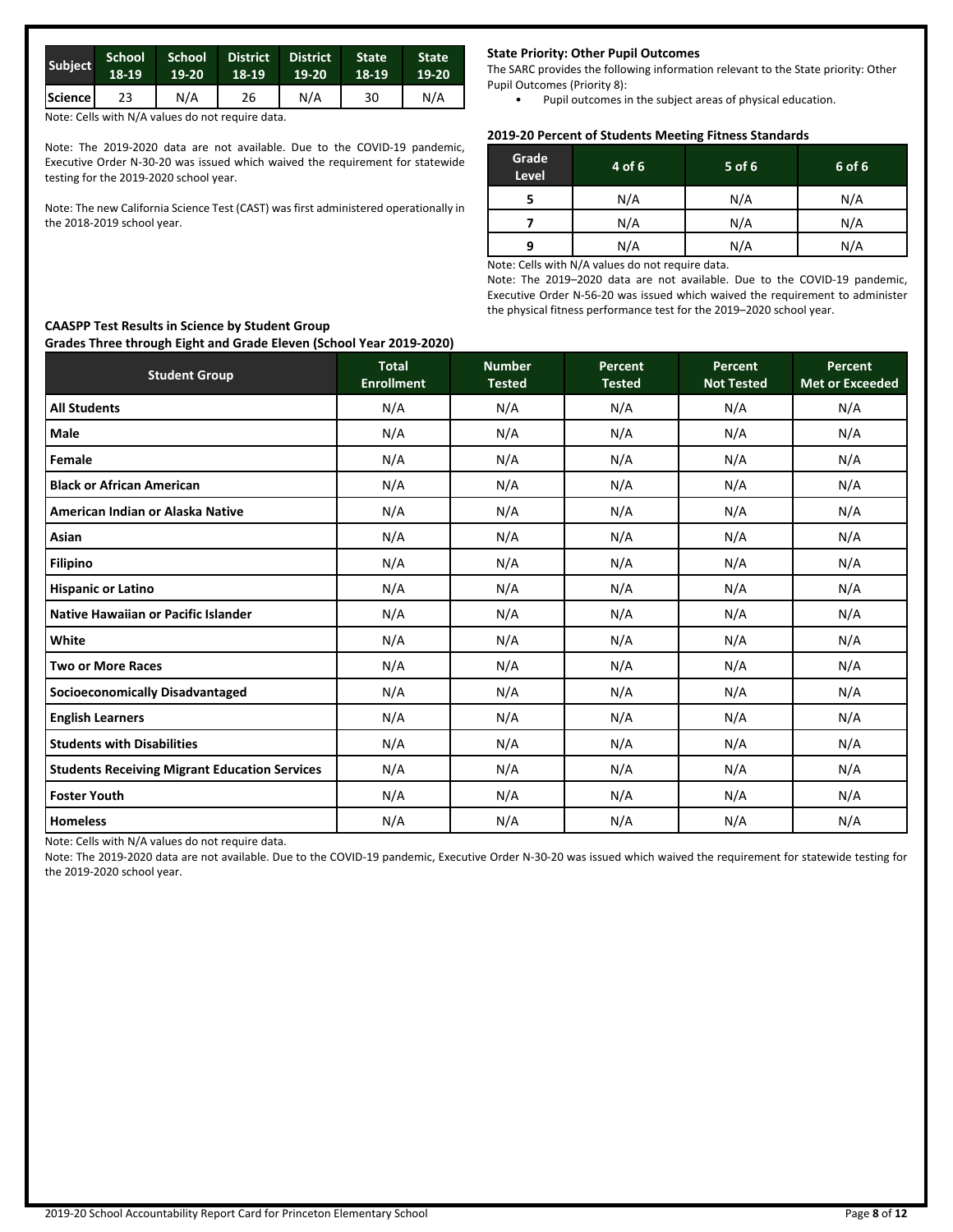| <b>CAASPP Test Results in ELA by Student Group</b><br>Grades Three through Eight and Grade Eleven (School Year 2019-2020) |              |               |               |            |                 |
|---------------------------------------------------------------------------------------------------------------------------|--------------|---------------|---------------|------------|-----------------|
| <b>Student Group</b>                                                                                                      | <b>Total</b> | <b>Number</b> | Percent       | Percent    | <b>Percent</b>  |
|                                                                                                                           | Enrollmant   | Tostod        | <b>Tostod</b> | Not Tostad | Mot or Excooder |

| <b>Student Group</b>                                 | <b>Total</b><br><b>Enrollment</b> | <b>Number</b><br><b>Tested</b> | <b>Percent</b><br><b>Tested</b> | Percent<br><b>Not Tested</b> | Percent<br><b>Met or Exceeded</b> |
|------------------------------------------------------|-----------------------------------|--------------------------------|---------------------------------|------------------------------|-----------------------------------|
| <b>All Students</b>                                  | N/A                               | N/A                            | N/A                             | N/A                          | N/A                               |
| <b>Male</b>                                          | N/A                               | N/A                            | N/A                             | N/A                          | N/A                               |
| Female                                               | N/A                               | N/A                            | N/A                             | N/A                          | N/A                               |
| <b>Black or African American</b>                     | N/A                               | N/A                            | N/A                             | N/A                          | N/A                               |
| American Indian or Alaska Native                     | N/A                               | N/A                            | N/A                             | N/A                          | N/A                               |
| Asian                                                | N/A                               | N/A                            | N/A                             | N/A                          | N/A                               |
| <b>Filipino</b>                                      | N/A                               | N/A                            | N/A                             | N/A                          | N/A                               |
| <b>Hispanic or Latino</b>                            | N/A                               | N/A                            | N/A                             | N/A                          | N/A                               |
| <b>Native Hawaiian or Pacific Islander</b>           | N/A                               | N/A                            | N/A                             | N/A                          | N/A                               |
| White                                                | N/A                               | N/A                            | N/A                             | N/A                          | N/A                               |
| <b>Two or More Races</b>                             | N/A                               | N/A                            | N/A                             | N/A                          | N/A                               |
| <b>Socioeconomically Disadvantaged</b>               | N/A                               | N/A                            | N/A                             | N/A                          | N/A                               |
| <b>English Learners</b>                              | N/A                               | N/A                            | N/A                             | N/A                          | N/A                               |
| <b>Students with Disabilities</b>                    | N/A                               | N/A                            | N/A                             | N/A                          | N/A                               |
| <b>Students Receiving Migrant Education Services</b> | N/A                               | N/A                            | N/A                             | N/A                          | N/A                               |
| <b>Foster Youth</b>                                  | N/A                               | N/A                            | N/A                             | N/A                          | N/A                               |
| <b>Homeless</b>                                      | N/A                               | N/A                            | N/A                             | N/A                          | N/A                               |

Note: Cells with N/A values do not require data.

Note: The 2019-2020 data are not available. Due to the COVID-19 pandemic, Executive Order N-30-20 was issued which waived the requirement for statewide testing for the 2019-2020 school year.

## **CAASPP Test Results in Mathematics by Student Group Grades Three through Eight and Grade Eleven (School Year 2019-2020)**

| <b>Student Group</b>                                 | <b>Total</b><br><b>Enrollment</b> | <b>Number</b><br><b>Tested</b> | Percent<br><b>Tested</b> | Percent<br><b>Not Tested</b> | Percent<br><b>Met or Exceeded</b> |
|------------------------------------------------------|-----------------------------------|--------------------------------|--------------------------|------------------------------|-----------------------------------|
| <b>All Students</b>                                  | N/A                               | N/A                            | N/A                      | N/A                          | N/A                               |
| Male                                                 | N/A                               | N/A                            | N/A                      | N/A                          | N/A                               |
| Female                                               | N/A                               | N/A                            | N/A                      | N/A                          | N/A                               |
| <b>Black or African American</b>                     | N/A                               | N/A                            | N/A                      | N/A                          | N/A                               |
| American Indian or Alaska Native                     | N/A                               | N/A                            | N/A                      | N/A                          | N/A                               |
| Asian                                                | N/A                               | N/A                            | N/A                      | N/A                          | N/A                               |
| <b>Filipino</b>                                      | N/A                               | N/A                            | N/A                      | N/A                          | N/A                               |
| <b>Hispanic or Latino</b>                            | N/A                               | N/A                            | N/A                      | N/A                          | N/A                               |
| Native Hawaiian or Pacific Islander                  | N/A                               | N/A                            | N/A                      | N/A                          | N/A                               |
| White                                                | N/A                               | N/A                            | N/A                      | N/A                          | N/A                               |
| <b>Two or More Races</b>                             | N/A                               | N/A                            | N/A                      | N/A                          | N/A                               |
| <b>Socioeconomically Disadvantaged</b>               | N/A                               | N/A                            | N/A                      | N/A                          | N/A                               |
| <b>English Learners</b>                              | N/A                               | N/A                            | N/A                      | N/A                          | N/A                               |
| <b>Students with Disabilities</b>                    | N/A                               | N/A                            | N/A                      | N/A                          | N/A                               |
| <b>Students Receiving Migrant Education Services</b> | N/A                               | N/A                            | N/A                      | N/A                          | N/A                               |
| <b>Foster Youth</b>                                  | N/A                               | N/A                            | N/A                      | N/A                          | N/A                               |
| <b>Homeless</b>                                      | N/A                               | N/A                            | N/A                      | N/A                          | N/A                               |

Note: Cells with N/A values do not require data.

Note: The 2019-2020 data are not available. Due to the COVID-19 pandemic, Executive Order N-30-20 was issued which waived the requirement for statewide testing for the 2019-2020 school year.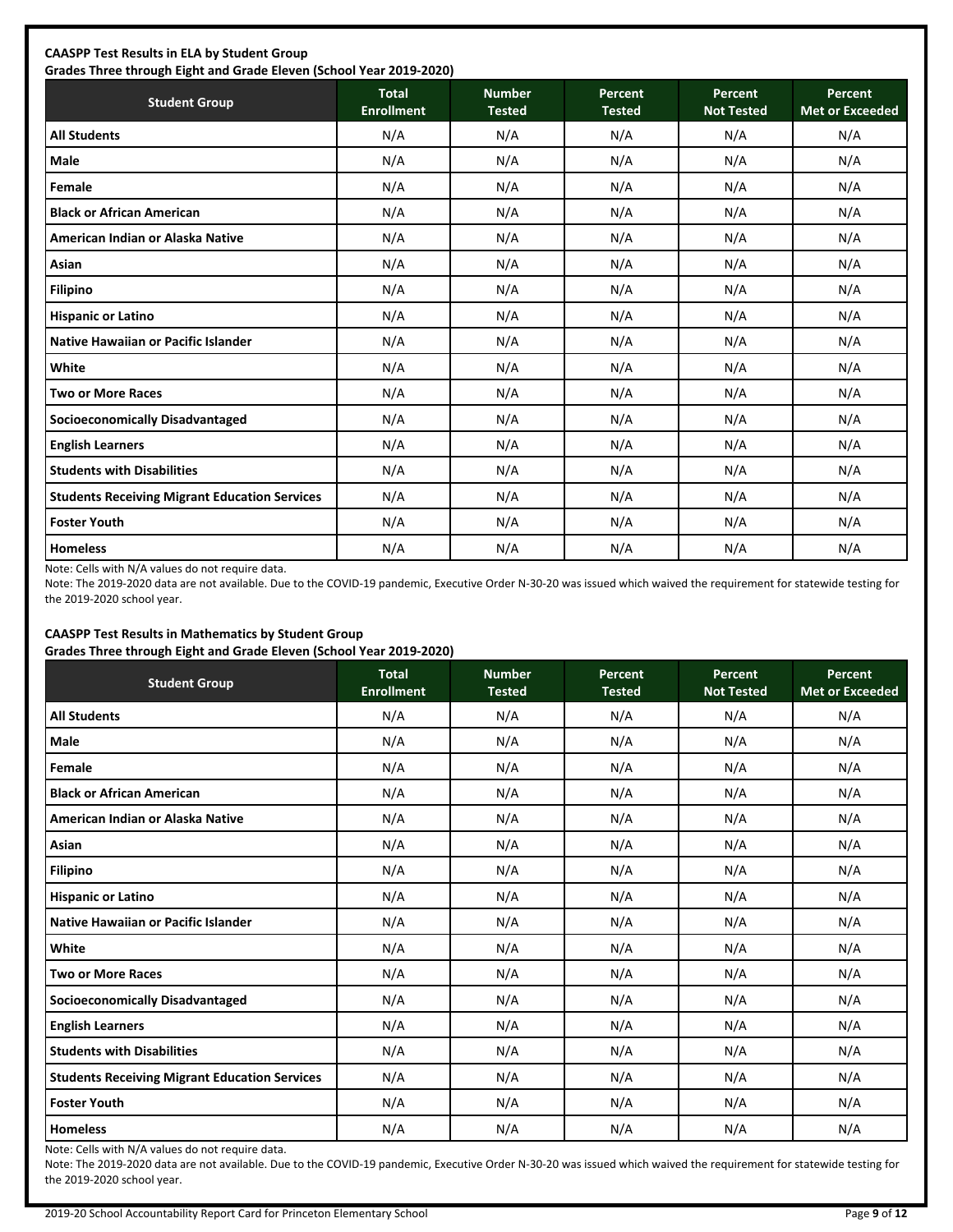# **C. Engagement**

## **State Priority: Parental Involvement**

The SARC provides the following information relevant to the State priority: Parental Involvement (Priority 3):

• Efforts the school district makes to seek parent input in making decisions for the school district and each school site

### **Opportunities for Parental Involvement (School Year 2020-21)**

Parents are encouraged to become involved in the school by volunteering in the classroom, participating in a decision-making group, or simply attending school events. Parents can stay informed on upcoming events and school activities through the school web site, the school marquee, and flyers. Contact the school secretaries at (530) 439-2501 for more information on how to become involved in your child's school.

Opportunities to be Involved:

School Site Council Classroom Helper Chaperone Fundraising Committees Focus Groups Winter Program Fall Pumpkin Carnival School Activities Back to School Night Open House Class Community Project Activities Field trips Tutor

## **State Priority: School Climate**

The SARC provides the following information relevant to the State priority: School Climate (Priority 6):

- Pupil suspension rates;
- Pupil expulsion rates; and
- Other local measures on the sense of safety.

## **School Safety Plan (School Year 2020-2021)**

The School Safety Plan is reviewed, updated, and discussed with school faculty annually. The plan establishes and defines procedures/guidelines for the safe and orderly response to earthquakes, fires, floods, intruders, and other emergency disasters. It outlines the protocol for teachers and staff, including the use of Remind, social media platforms and our school web site. The Safety Plan also contains the numbers for each agency that should be contacted in the event of an emergency. To prepare our students and staff for potential disasters and in according law, all schools in the Princeton Joint Unified School District routinely participate in simulated emergency preparedness drills. Each year, there are safety checks by the Fire Marshall as well as by our insurance carrier. The District is mandated to correct any safety deficiencies. We do all we can to ensure the safety of our students, staff, and community at large. To ensure safety on campus, teachers and administrators monitor appropriate behavior. To ensure that all people are authorized to be on school property all visitors must sign in when entering the campus. Our student discipline handbook is updated annually and shared with each student at the beginning of each school year. This helps to ensure that all students are aware of behavior expectations and consequences; a copy is mailed home to all parents/guardians. The District offers first aid training each year.

For more information about how parents can receive more information, or to view the School Safety Plan, contact the District Office at 530-439-2261.

#### **Suspensions and Expulsions**

**(data collected between July through June, each full school year respectively)**

| Rate               | <b>School</b><br>2017-18 | <b>School</b><br>2018-19 | <b>District</b><br>2017-18 | <b>District</b><br>2018-19 | <b>State</b><br>2017-18 | <b>State</b><br>2018-19 |
|--------------------|--------------------------|--------------------------|----------------------------|----------------------------|-------------------------|-------------------------|
| <b>Suspensions</b> | 2.6                      | 2.9                      | 2.3                        | 5.8                        | 3.5                     | 3.5                     |
| <b>Expulsions</b>  | 0.0                      | 0.0                      | 0.0                        | 0.0                        | 0.1                     | 0.1                     |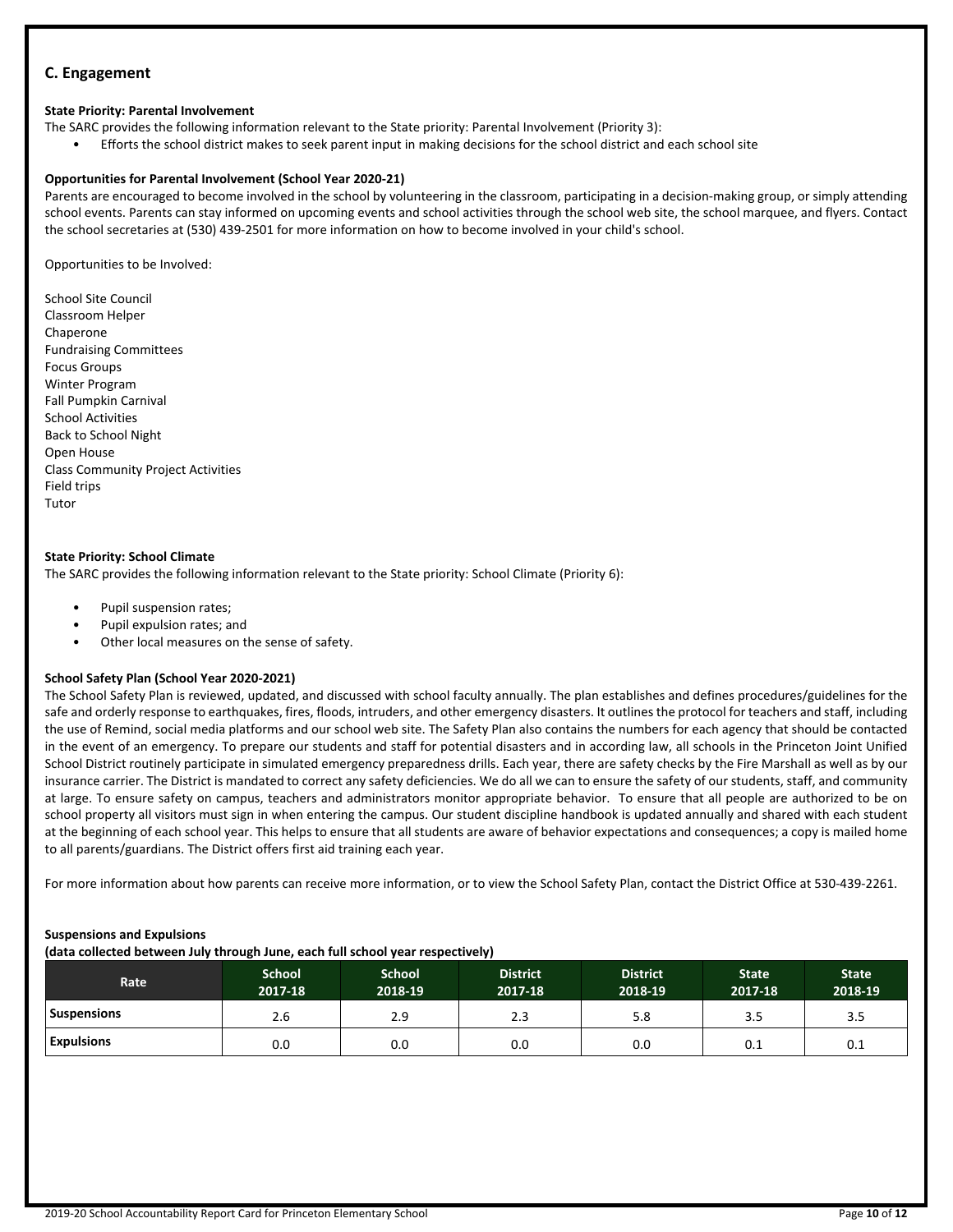#### **Suspensions and Expulsions for School Year 2019-2020 Only (data collected between July through February, partial school year due to the COVID-19 pandemic)**

| . .<br>.<br>Rate  | <b>School</b><br>2019-20 | <b>District</b><br>2019-20 | <b>State</b><br>2019-20 |
|-------------------|--------------------------|----------------------------|-------------------------|
| Suspensions       | 4.6                      | 4.1                        | 2.5                     |
| <b>Expulsions</b> |                          |                            | 0.1                     |

Note: The 2019-2020 suspensions and expulsions rate data are not comparable to prior year data because the 2019-2020 school year is a partial school year due to the COVID-19 crisis. As such, it would be inappropriate to make any comparisons in rates of suspensions and expulsions in the 2019-2020 school year compared to prior years.

# **D. Other SARC Information**

The information in this section is required to be in the SARC but is not included in the state priorities for LCFF.

## **Ratio of Pupils to Academic Counselor (School Year 2019-2020)**

| <b>Title</b>                      | Ratio |
|-----------------------------------|-------|
| $h$ cao<br>-`ounselor*<br>demic ″ |       |

\*One full time equivalent (FTE) equals one staff member working full time; one FTE could also represent two staff members who each work 50 percent of full time.

## **Student Support Services Staff (School Year 2019-2020)**

| <b>Title</b>                                               | <b>Number of Full-Time Equivalent</b><br>(FTE) |
|------------------------------------------------------------|------------------------------------------------|
| <b>Counselor (Social/Behavioral or Career Development)</b> |                                                |
| Library Media Teacher (Librarian)                          |                                                |
| Library Media Services Staff (Paraprofessional)            |                                                |
| Psychologist                                               |                                                |
| <b>Social Worker</b>                                       |                                                |
| <b>Nurse</b>                                               |                                                |
| Speech/Language/Hearing Specialist                         |                                                |
| <b>Resource Specialist (non-teaching)</b>                  |                                                |
| Other                                                      | 0.4                                            |

\*One Full Time Equivalent (FTE) equals one staff member working full time; one FTE could also represent two staff members who each work 50 percent of full time.

#### **Average Class Size and Class Size Distribution (Elementary)**

| Grade<br>Level | 2017-18<br>Average<br><b>Class</b><br><b>Size</b> | 2017-18<br># of<br>Classes*<br><b>Size</b><br>$1 - 20$ | 2017-18<br># of<br>Classes*<br><b>Size</b><br>$21 - 32$ | $2017 - 18$<br># of<br>Classes*<br><b>Size</b><br>$33+$ | 2018-19<br>Average<br><b>Class</b><br><b>Size</b> | 2018-19<br># of<br>Classes*<br><b>Size</b><br>$1-20$ | 2018-19<br># of<br>Classes*<br><b>Size</b><br>$21 - 32$ | 2018-19<br># of<br>Classes*<br><b>Size</b><br>$33+$ | 2019-20<br>Average<br><b>Class</b><br><b>Size</b> | 2019-20<br># of<br>Classes*<br><b>Size</b><br>$1 - 20$ | 2019-20<br># of<br>Classes*<br><b>Size</b><br>$21 - 32$ | 2019-20<br># of<br>Classes*<br><b>Size</b><br>$33+$ |
|----------------|---------------------------------------------------|--------------------------------------------------------|---------------------------------------------------------|---------------------------------------------------------|---------------------------------------------------|------------------------------------------------------|---------------------------------------------------------|-----------------------------------------------------|---------------------------------------------------|--------------------------------------------------------|---------------------------------------------------------|-----------------------------------------------------|
| К              | 19                                                | 1                                                      |                                                         |                                                         | 12                                                | $\mathbf{1}$                                         |                                                         |                                                     | 9                                                 | $\mathbf{1}$                                           |                                                         |                                                     |
| $\mathbf{2}$   |                                                   |                                                        |                                                         |                                                         | 19                                                | 1                                                    |                                                         |                                                     |                                                   |                                                        |                                                         |                                                     |
| 3              | 11                                                | 1                                                      |                                                         |                                                         |                                                   |                                                      |                                                         |                                                     |                                                   |                                                        |                                                         |                                                     |
| 4              |                                                   |                                                        |                                                         |                                                         | 9                                                 | $\mathbf{1}$                                         |                                                         |                                                     |                                                   |                                                        |                                                         |                                                     |
| 5              | 23                                                |                                                        |                                                         |                                                         |                                                   |                                                      |                                                         |                                                     |                                                   |                                                        |                                                         |                                                     |
| 6              | 17                                                | $\mathbf{1}$                                           |                                                         |                                                         | 23                                                |                                                      | 1                                                       |                                                     |                                                   |                                                        |                                                         |                                                     |
| Other**        |                                                   |                                                        |                                                         |                                                         |                                                   |                                                      |                                                         |                                                     | 17                                                | 3                                                      |                                                         |                                                     |

\*Number of classes indicates how many classes fall into each size category (a range of total students per class).

\*\* "Other" category is for multi-grade level classes.

# **Professional Development (Most Recent Three Years)**

| Measure                                                                         | 2018-19 | $2019-20$ | 2020-21 |
|---------------------------------------------------------------------------------|---------|-----------|---------|
| Number of school days dedicated to Staff Development and Continuous Improvement |         |           |         |

Training and curriculum development activities at Princeton Elementary have focused on the California State Content Standards and Frameworks; they are now shifting to a focus on Common Core Standards and Next Generation Science Standards. Professional development activities support adoption of